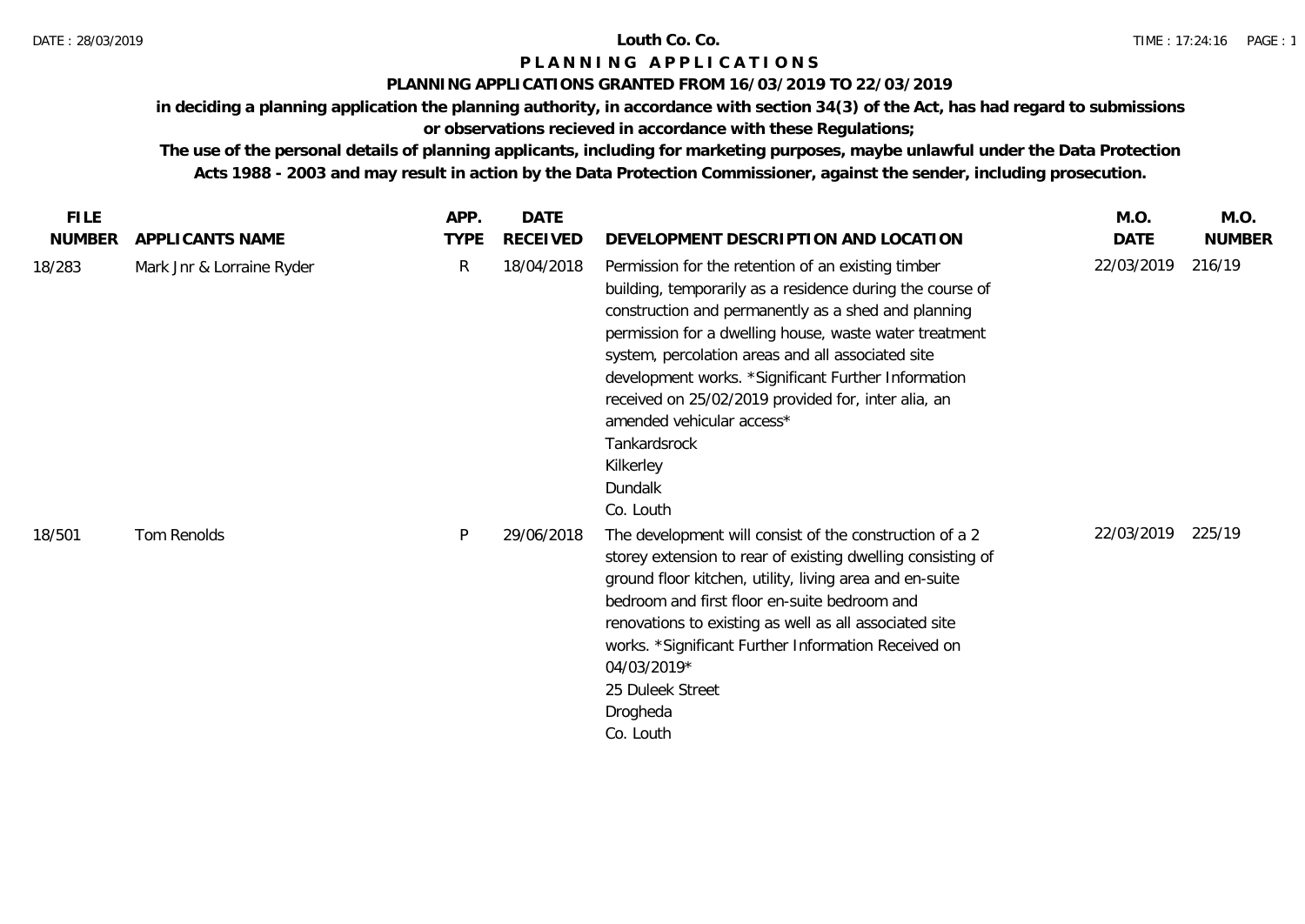## **PLANNING APPLICATIONS GRANTED FROM 16/03/2019 TO 22/03/2019**

**in deciding a planning application the planning authority, in accordance with section 34(3) of the Act, has had regard to submissions** 

# **or observations recieved in accordance with these Regulations;**

| <b>FILE</b>   |                     | APP.         | DATE            |                                                                                                                                                                                                                                                                                                                                                        | M.O.        | M.O.          |
|---------------|---------------------|--------------|-----------------|--------------------------------------------------------------------------------------------------------------------------------------------------------------------------------------------------------------------------------------------------------------------------------------------------------------------------------------------------------|-------------|---------------|
| <b>NUMBER</b> | APPLICANTS NAME     | <b>TYPE</b>  | <b>RECEIVED</b> | DEVELOPMENT DESCRIPTION AND LOCATION                                                                                                                                                                                                                                                                                                                   | <b>DATE</b> | <b>NUMBER</b> |
| 18/546        | Lurgan Farm Ltd.    | P            | 12/07/2018      | The development will consist of provision of a new<br>agricultural building and dungstead and all associated<br>site development works. *Significant Further Information<br>Received on 28/02/2019, dungstead omitted from plans*<br>Clonmore<br>Togher<br>Drogheda<br>Co Louth                                                                        | 22/03/2019  | 214/19        |
| 18/618        | Damien & Mary Woods | P            | 03/08/2018      | This development will consist of the following:<br>1. Refurbishment of existing cottage with new storm<br>porch & new storey and half extension to the rear. 2.<br>Waste water treatment system with all associated site<br>works. *Significant Further Information Received on<br>28/02/2019*<br>Barronstown<br>Hackballscross<br>Dundalk<br>Co.Louth | 22/03/2019  | 209/19        |
| 18/696        | Patrick Devine      | $\mathsf{R}$ | 31/08/2018      | Retention permission sought for machinery store and<br>storage shed and all associated site works.<br>Oriel Road<br>Collon<br>Co Louth                                                                                                                                                                                                                 | 22/03/2019  | 210/19        |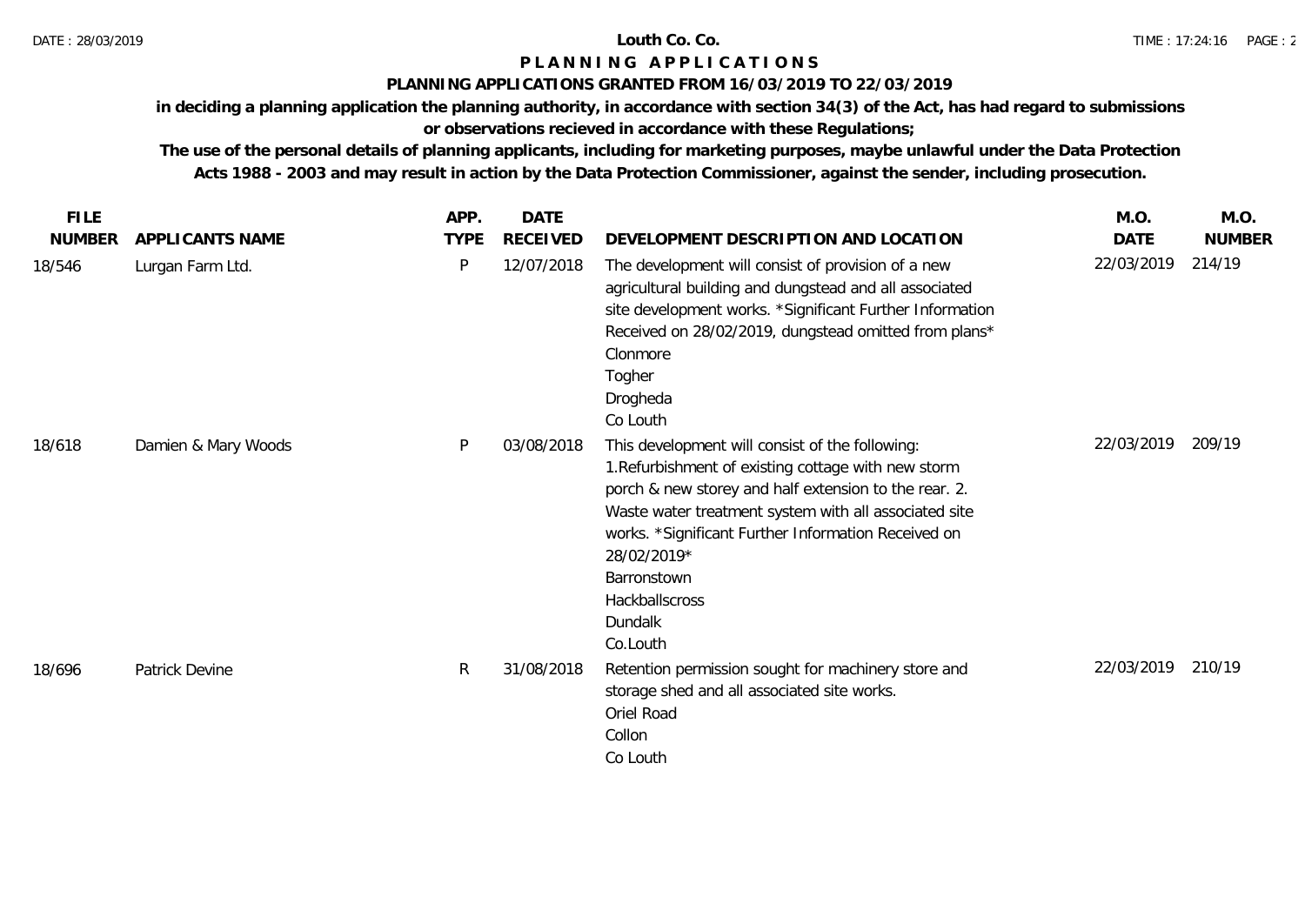### **PLANNING APPLICATIONS GRANTED FROM 16/03/2019 TO 22/03/2019**

**in deciding a planning application the planning authority, in accordance with section 34(3) of the Act, has had regard to submissions** 

# **or observations recieved in accordance with these Regulations;**

| FILE.         |                                   | APP.        | <b>DATE</b>     |                                                                                                                                                                                                                                                                                                                                                                                                                                                                                                                                                                                                                                                | M.O.       | M.O.          |
|---------------|-----------------------------------|-------------|-----------------|------------------------------------------------------------------------------------------------------------------------------------------------------------------------------------------------------------------------------------------------------------------------------------------------------------------------------------------------------------------------------------------------------------------------------------------------------------------------------------------------------------------------------------------------------------------------------------------------------------------------------------------------|------------|---------------|
| <b>NUMBER</b> | APPLICANTS NAME                   | <b>TYPE</b> | <b>RECEIVED</b> | DEVELOPMENT DESCRIPTION AND LOCATION                                                                                                                                                                                                                                                                                                                                                                                                                                                                                                                                                                                                           | DATE       | <b>NUMBER</b> |
| 18/707        | <b>B.W.H Developments Limited</b> | P           | 05/09/2018      | The development will consist of: The replacement of 23<br>No. Dwellings made up of 6 no. 2 storey 3 bed<br>semi-detached, 12 no. 2 storey 4 bed semi-detached & 5<br>no. 2 storey 4 bed detached dwellings (sites 1-23 Park<br>Green) previously granted planning permission under<br>planning reference number 10520047, and extended<br>duration under planning reference number 14352, with<br>25 No. dwellings made up of 24 no. 2 storey 3 bed<br>semi-detached dwellings & 1 no. 2 storey, 3 bed<br>detached dwelling and associated site development<br>works.<br>Park Green<br><b>Coulter Place</b><br>Armagh Road<br>Dundalk Co.Louth | 22/03/2019 | 208/19        |
| 18/862        | Stephen Taaffe                    | P           | 25/10/2018      | Permission sought for dwelling house, wasterwater<br>treatment unit and percolation area and all associated site<br>works.<br>Toberdoney<br>Ardee<br>Co Louth                                                                                                                                                                                                                                                                                                                                                                                                                                                                                  | 22/03/2019 | 221/19        |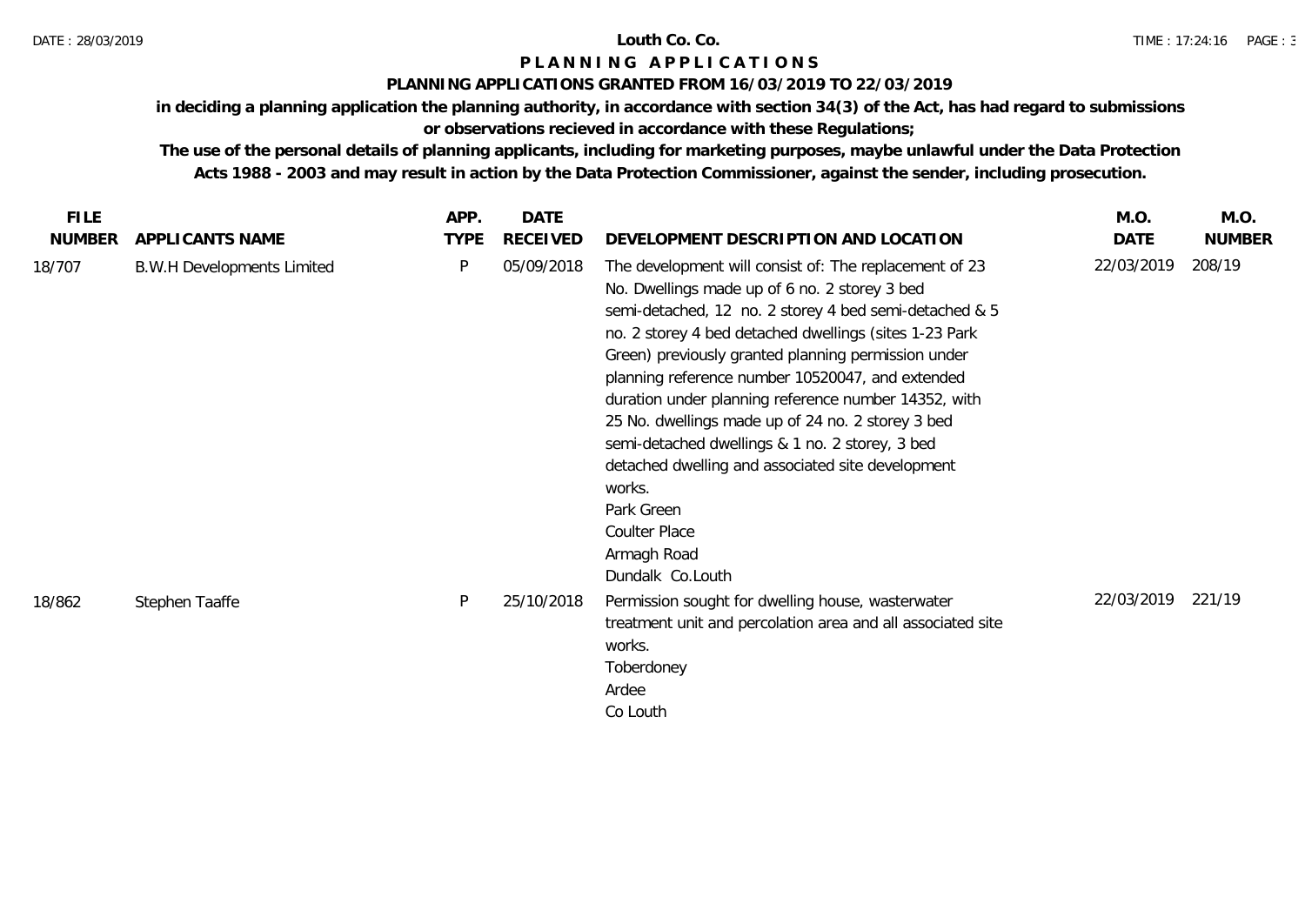## DATE : 28/03/2019 **Louth Co. Co.**

# **P L A N N I N G A P P L I C A T I O N S**

## **PLANNING APPLICATIONS GRANTED FROM 16/03/2019 TO 22/03/2019**

**in deciding a planning application the planning authority, in accordance with section 34(3) of the Act, has had regard to submissions** 

# **or observations recieved in accordance with these Regulations;**

| <b>FILE</b>   |                         | APP.        | <b>DATE</b>     |                                                                                                                                                                                                                                                                                                                                                                 | M.O.        | M.O.          |
|---------------|-------------------------|-------------|-----------------|-----------------------------------------------------------------------------------------------------------------------------------------------------------------------------------------------------------------------------------------------------------------------------------------------------------------------------------------------------------------|-------------|---------------|
| <b>NUMBER</b> | APPLICANTS NAME         | <b>TYPE</b> | <b>RECEIVED</b> | DEVELOPMENT DESCRIPTION AND LOCATION                                                                                                                                                                                                                                                                                                                            | <b>DATE</b> | <b>NUMBER</b> |
| 18/931        | Joseph & Ashling Austin | P           | 19/11/2018      | Permission for development to consist of proposed<br>dwelling house, detached garage, roadside entrance,<br>wastewater treatment system and percolation area and all<br>associated works.<br>Mullameelan<br>Ardee<br>Co Louth                                                                                                                                   | 22/03/2019  | 224/19        |
| 18/945        | Des Campbell            | R           | 20/11/2018      | Retention permission is sought for the following:<br>Reconstructed section of existing dwelling to front and<br>rear; rear ground floor and first floor extension to<br>dwelling and completion of same. *Significant Further<br>Information received on 06/03/2019 - New Wastewater<br>Treatment System Proposed*<br>Stabannon<br>Castlebellingham<br>Co Louth | 22/03/2019  | 223/19        |
| 19/51         | Tanya Halpenny          | R           | 31/01/2019      | Retention permission sought for as constructed<br>elevations and extension of basement to dwelling house,<br>granted ref. no. 06202.<br>Glack<br>Ardee<br>Co Louth                                                                                                                                                                                              | 22/03/2019  | 226/19        |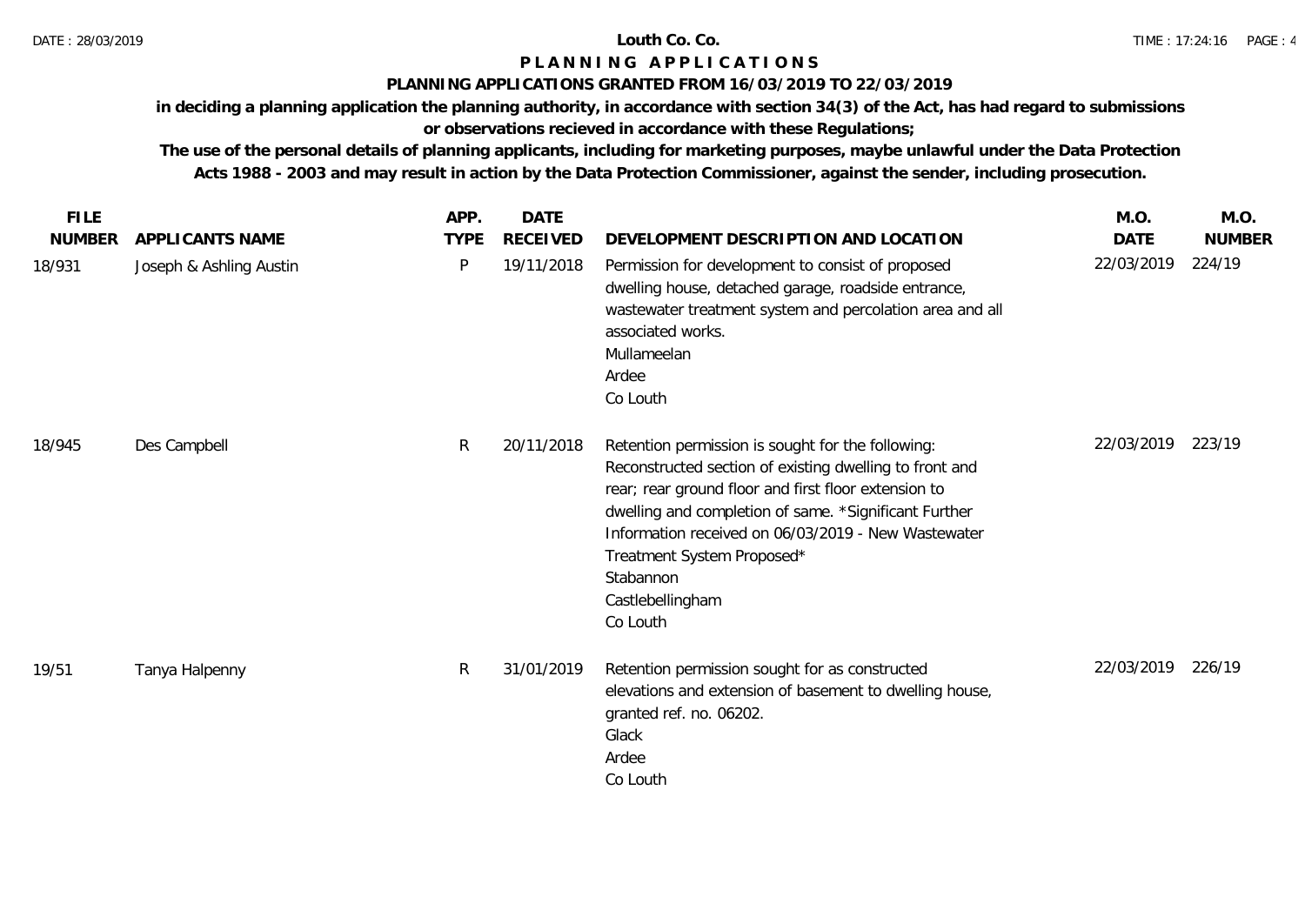### **PLANNING APPLICATIONS GRANTED FROM 16/03/2019 TO 22/03/2019**

**in deciding a planning application the planning authority, in accordance with section 34(3) of the Act, has had regard to submissions** 

# **or observations recieved in accordance with these Regulations;**

| <b>FILE</b><br><b>NUMBER</b> | APPLICANTS NAME                    | APP.<br><b>TYPE</b> | <b>DATE</b><br><b>RECEIVED</b> | DEVELOPMENT DESCRIPTION AND LOCATION                                                                                                                                                                                                                                                                                                                                                                                                                                                                                                                                                                                                                                                                   | M.O.<br><b>DATE</b> | M.O.<br><b>NUMBER</b> |
|------------------------------|------------------------------------|---------------------|--------------------------------|--------------------------------------------------------------------------------------------------------------------------------------------------------------------------------------------------------------------------------------------------------------------------------------------------------------------------------------------------------------------------------------------------------------------------------------------------------------------------------------------------------------------------------------------------------------------------------------------------------------------------------------------------------------------------------------------------------|---------------------|-----------------------|
| 19/53                        | Dermot Hannan                      | $\mathsf{P}$        | 31/01/2019                     | Permission for extensions and alterations to existing<br>outbuildings and all associated site development works at<br>rear of No. 6 Faughart Terrace, a protected structure -<br>Reg. Ref. D315. Extension to include basement storage.<br>Outbuilding was previously granted retention permission<br>for conversion into habitable accommodation under<br>planning reference 97520201.<br>No. 6 Faughart Terrace<br>St Marys Road<br>Dundalk<br>Co Louth                                                                                                                                                                                                                                              | 22/03/2019          | 217/19                |
| 19/61                        | East Coast Catering Ireland (ECCI) | R                   | 05/02/2019                     | The development consists of the retention of an<br>extension to the 3 storey southern bedroom wing of the<br>permitted hotel development (granted under planning<br>ref: 17440) which is currently under construction. The<br>extension provides for 11 additional bedrooms at 2 & 3<br>stories increasing the total bedrooms in the hotel to 113.<br>The proposed development will also provide for all<br>associated site development works including, additional<br>car parking; additional bicycle parking; alterations to<br>ground levels; open space, landscaping and boundary<br>treatments; public lighting and services.<br>Fairways Hotel<br>Dublin Road (R132)<br>Haggardstown<br>Co Louth | 22/03/2019          | 228/19                |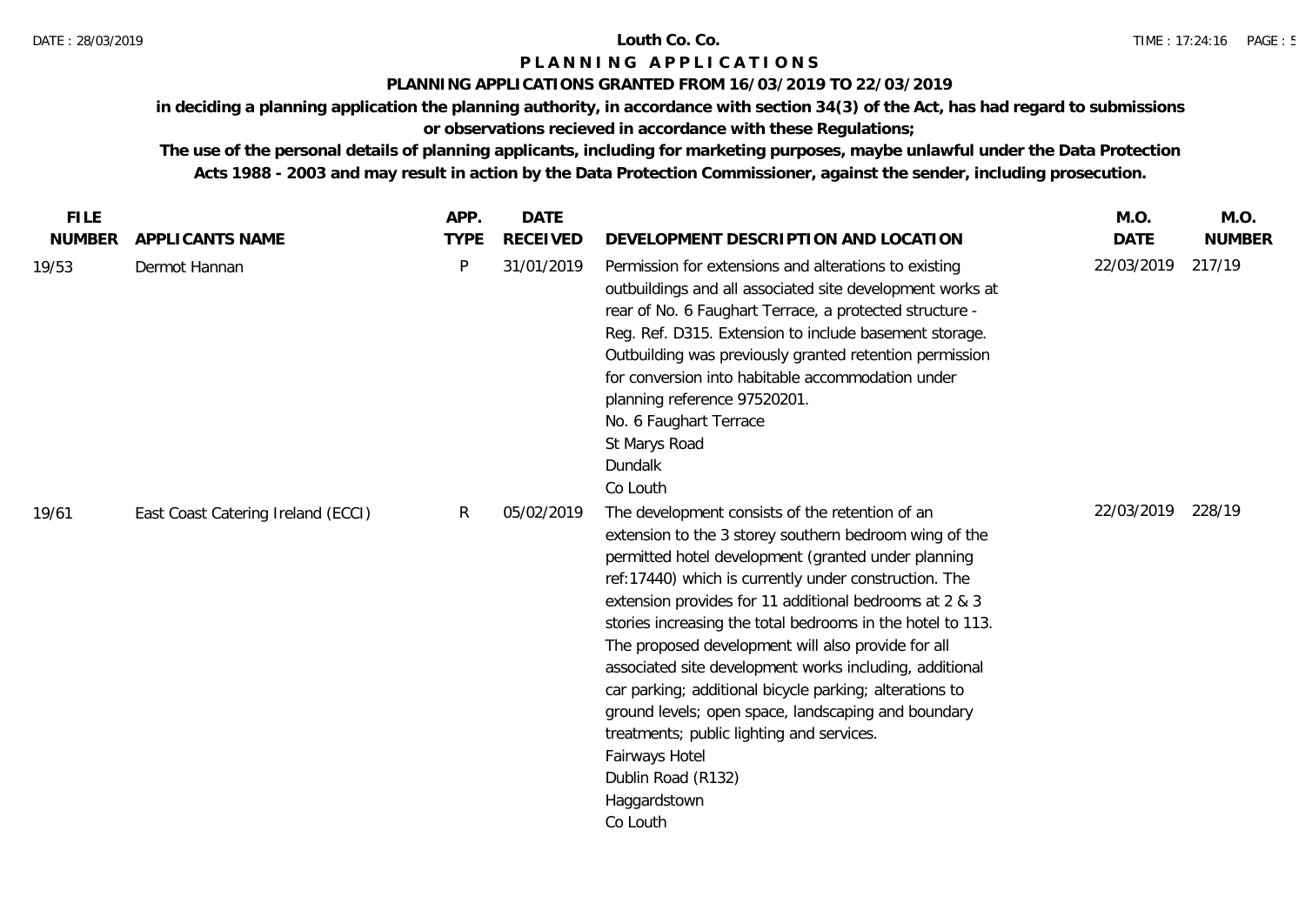### DATE : 28/03/2019 **Louth Co. Co.**

# **P L A N N I N G A P P L I C A T I O N S**

## **PLANNING APPLICATIONS GRANTED FROM 16/03/2019 TO 22/03/2019**

**in deciding a planning application the planning authority, in accordance with section 34(3) of the Act, has had regard to submissions** 

# **or observations recieved in accordance with these Regulations;**

| <b>FILE</b>   |                  | APP.        | <b>DATE</b> |                                                                                                                                                                                                                                                                                                                                                                                                                                                                                                                                                                                                                                                                                                                                                                                            | M.O.              | M.O.          |
|---------------|------------------|-------------|-------------|--------------------------------------------------------------------------------------------------------------------------------------------------------------------------------------------------------------------------------------------------------------------------------------------------------------------------------------------------------------------------------------------------------------------------------------------------------------------------------------------------------------------------------------------------------------------------------------------------------------------------------------------------------------------------------------------------------------------------------------------------------------------------------------------|-------------------|---------------|
| <b>NUMBER</b> | APPLICANTS NAME  | <b>TYPE</b> | RECEIVED    | DEVELOPMENT DESCRIPTION AND LOCATION                                                                                                                                                                                                                                                                                                                                                                                                                                                                                                                                                                                                                                                                                                                                                       | <b>DATE</b>       | <b>NUMBER</b> |
| 19/63         | Tanola Ltd.      | R           | 05/02/2019  | Retention and Permission at Ex. Riverside Manufacturing.<br>Permission is sought for amendments and alterations to<br>the previously approved development granted under<br>planning reference 17666 and are as follows: (1) The<br>increase of floor area of the proposed extension by<br>465m2. (2) The provision of a first floor to the<br>extension. (3) Elevational changes. Retention is also<br>sought for amendments and alterations to the previously<br>approved development granted under planning reference<br>17666 and are as follows: (1) The unification of previous<br>sub divided units. (2) The construction of a 110m2<br>mezzanine floor. (3) The increase in height of the<br>external walls. (4) Amendments to the site layout.<br>Coes Road<br>Dundalk<br>Co Louth | 22/03/2019        | 227/19        |
| 19/64         | Stephen McComish | P           | 06/02/2019  | Permission for a new front boundary wall & entrance<br>piers to an existing dwelling house and associated site<br>development works.<br>Crossalaney<br>Carlingford<br>Co Louth                                                                                                                                                                                                                                                                                                                                                                                                                                                                                                                                                                                                             | 22/03/2019 212/19 |               |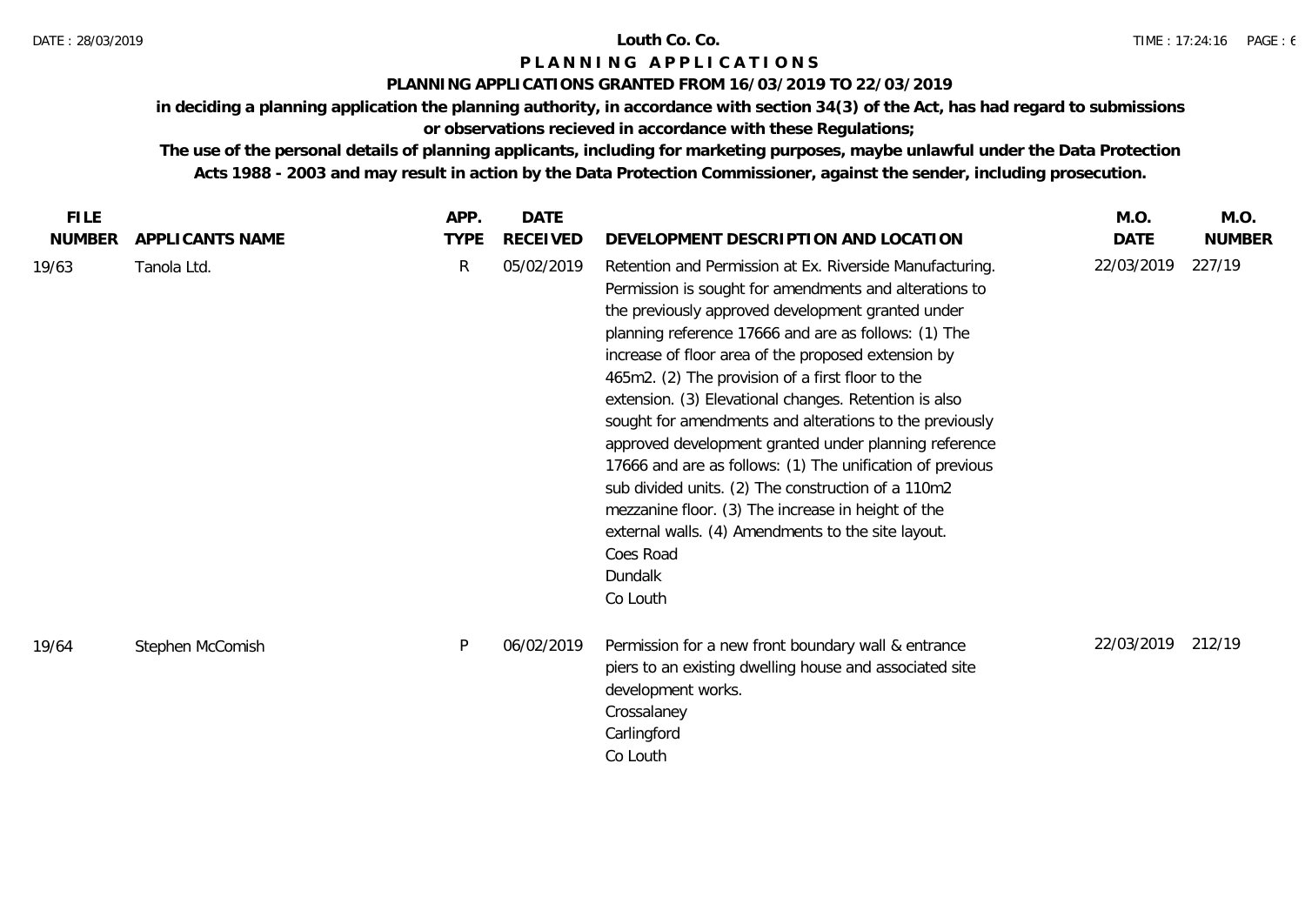### **PLANNING APPLICATIONS GRANTED FROM 16/03/2019 TO 22/03/2019**

**in deciding a planning application the planning authority, in accordance with section 34(3) of the Act, has had regard to submissions** 

# **or observations recieved in accordance with these Regulations;**

| <b>FILE</b>   |                        | APP.        | <b>DATE</b>     |                                                                                                                                                                                                                                                                                          | M.O.       | M.O.          |
|---------------|------------------------|-------------|-----------------|------------------------------------------------------------------------------------------------------------------------------------------------------------------------------------------------------------------------------------------------------------------------------------------|------------|---------------|
| <b>NUMBER</b> | <b>APPLICANTS NAME</b> | <b>TYPE</b> | <b>RECEIVED</b> | DEVELOPMENT DESCRIPTION AND LOCATION                                                                                                                                                                                                                                                     | DATE       | <b>NUMBER</b> |
| 19/66         | Ivan Beshoff           | R           | 06/02/2019      | Retention of extensions and alterations to an existing<br>dwelling house, 3 no. outdoor seating areas, 2 no.<br>structures for the storage of timber firewood, timber<br>garden shed and associated site development works.<br><b>Blackrock Road</b><br>Blackrock<br>Dundalk<br>Co Louth | 22/03/2019 | 218/19        |
| 19/68         | Leo Daly               | P           | 06/02/2019      | Permission for development to consist of improving<br>visibility splays and construct a new splayed access to<br>serve the existing dwelling.<br>The Liberties<br>Old Dundalk Road<br>Carlingford<br>Co Louth                                                                            | 22/03/2019 | 211/19        |
| 19/70         | Andrew Maguire         | R           | 07/02/2019      | Retention permission for an existing dormer window to<br>front elevation (east) installed in existing roof attic space<br>previously granted permission under Ref. 90186.<br>Ganderstown<br>Clogherhead<br>Co Louth                                                                      | 22/03/2019 | 215/19        |